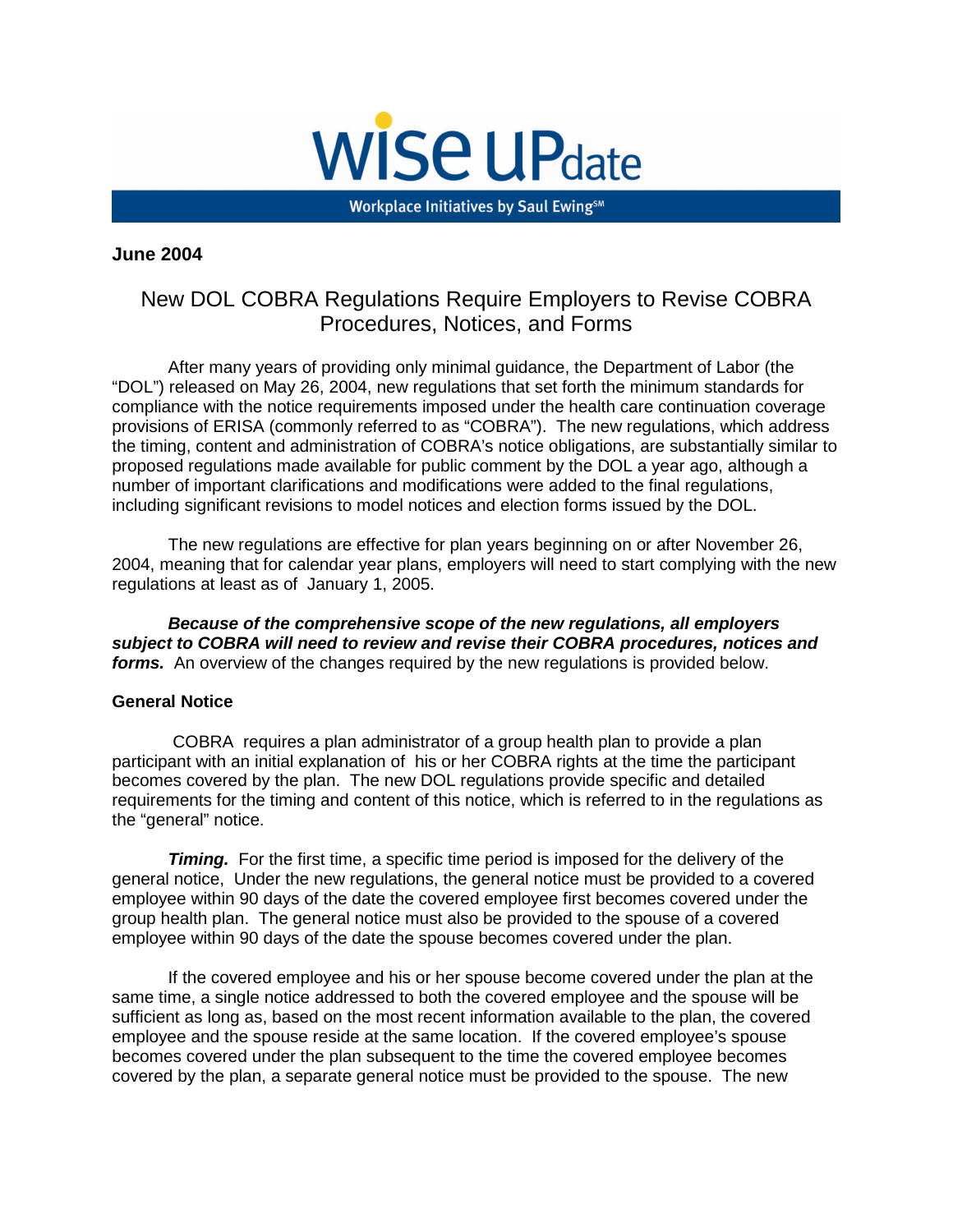regulations make clear that a separate notice need not be provided for dependent children who are covered under the plan.

The new regulations clarify that a summary plan description ("SPD") may be used to satisfy the general notice requirement as long as the SPD is provided within the requisite 90-day period for delivery and includes all the information required to be included in the general notice.

**Content**. Under the new regulations, the general notice must provide the following information:

- Identification of the plan and plan administrator;
- General description of continuation coverage under the plan, including a description of qualified beneficiaries, qualifying events, notice obligations, maximum coverage, extensions of maximum coverage, and requirements for premium payments;
- Plan's requirements for qualified beneficiary to provide notice of certain qualifying events such as divorce, separation, or a dependent no longer being eligible for coverage;
- Plan's requirements for qualified beneficiaries to provide notice of a disability determination;
- Explanation of the importance of keeping plan administrator informed of current addresses; and
- Statement that the notice does not fully describe continuation coverage and that more information is available from the plan administrator and in the SPD.

**Model General Notice**. The new regulations provide a model general notice that employers may rely on to establish compliance with the content requirements of the new regulations.

### **Election Notice**

COBRA requires a plan administrator of a group health plan to provide each qualified beneficiary notice of his or her rights to elect coverage under COBRA after a qualifying event occurs. As with the general notice, the new DOL regulations provide specific and detailed requirements for the timing and content of the election notice.

**Timing**. The plan administrator must provide a qualified beneficiary an election notice describing the qualified beneficiary's rights to elect COBRA within 14 days of the date the plan administrator is notified of the qualifying event by the employer or the qualified beneficiary, as the case may be.

The new regulations clarify that if the employer is also the plan administrator (this is often the case), the election notice need not be provided by the employer to the qualified beneficiary until 44 days after the date of the qualifying event in the case of a qualifying event other than divorce, legal separation or a dependent child losing eligibility status under the plan. Requirements for the content and delivery of the election notice are discussed below.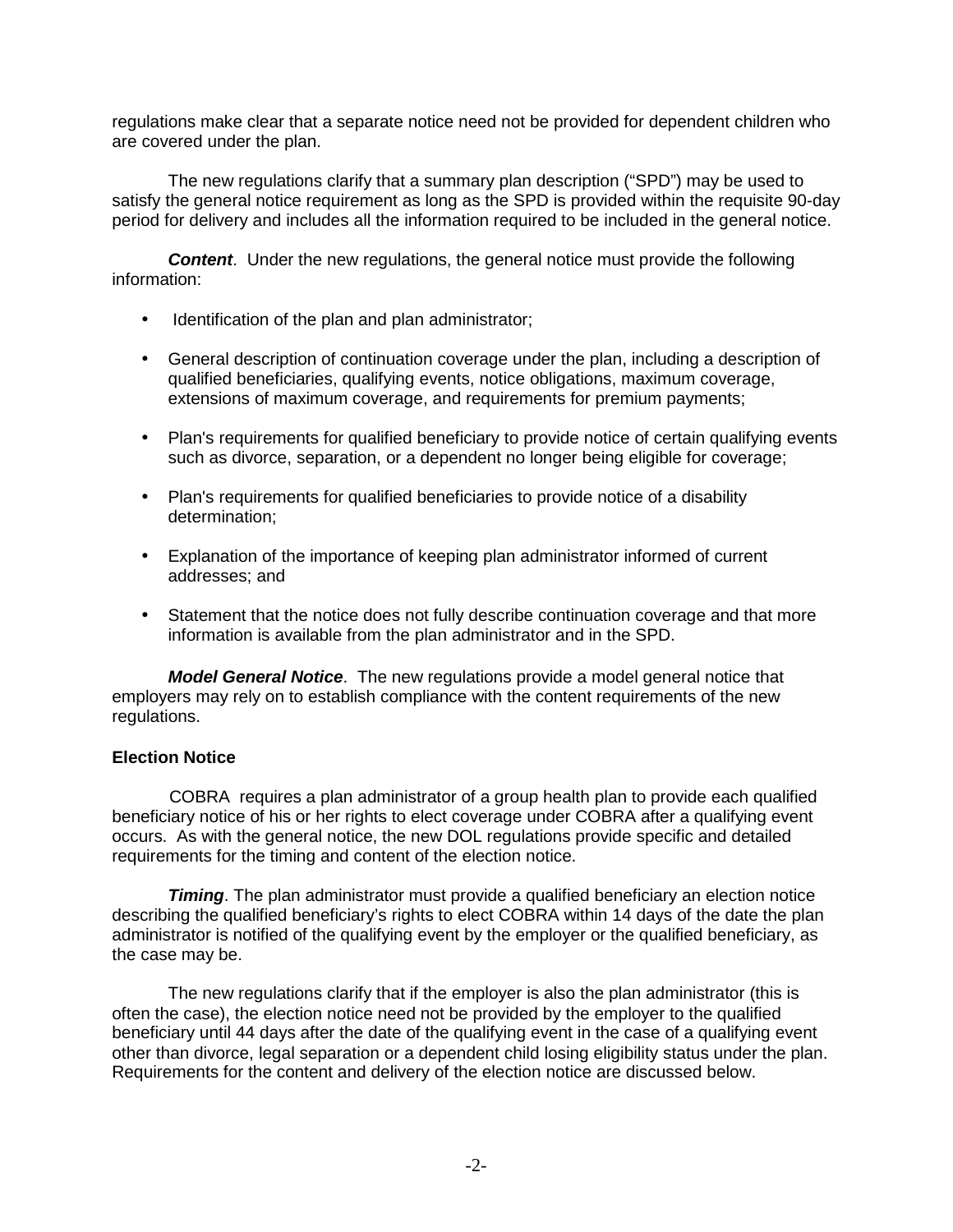The election notice must be provided to each qualified beneficiary. Under the new regulations it is clear that a single notice addressed to both the covered employee and the spouse will be sufficient so long as, based on the most recent information available to the plan, the covered employee and the spouse reside at the same location. Also, notice may be provided to a dependent child by a single notice to the covered employee or the covered employee's spouse, so long as, based on the most recent information available to the plan, the dependent child resides at the same location as the individual to whom such notice is sent.

**Content**. The new regulations include a laundry list of items that must be included in the election notice. Among other things, the following information must be included in the election notice:

- Identification of the qualifying event, each qualified beneficiary, and the date on which plan coverage will or has terminated;
- Statement that each qualified beneficiary has an independent right to elect continuation coverage and that a parent or legal guardian may elect continuation coverage on behalf of minor children;
- Explanation of the time and manner in which an election must be made, including the date by which such election must be made, the consequences of failing to elect continuation coverage, including the impact on rights provided under HIPAA, and procedures for revoking a waiver of COBRA coverage before the election period expires;
- Description of the coverage that will be provided if COBRA is elected (or a crossreference to the SPD) and the date coverage will start;
- Explanation of the maximum period for which continuation coverage is available, and an explanation of any events that would cause the maximum period to end early;
- Description of the events that could cause the maximum period to be extended, such as a second qualifying event or disability, and the length of any such extension;
- Description of the plan's requirements regarding the responsibility of qualified beneficiaries to provide notice of a second qualifying event or Social Security disability, including procedures and time limits for providing such notice;
- Amount of the premium payment for continuation coverage, the due dates for premiums, any grace periods, the address to which payment is to be sent and the consequences of late payment;
- Explanation of the importance of keeping the administrator informed of the current addresses of the participant and beneficiaries under the plan; and
- Statement that the notice does not fully describe continuation coverage and that more information is available from the plan administrator and the SPD.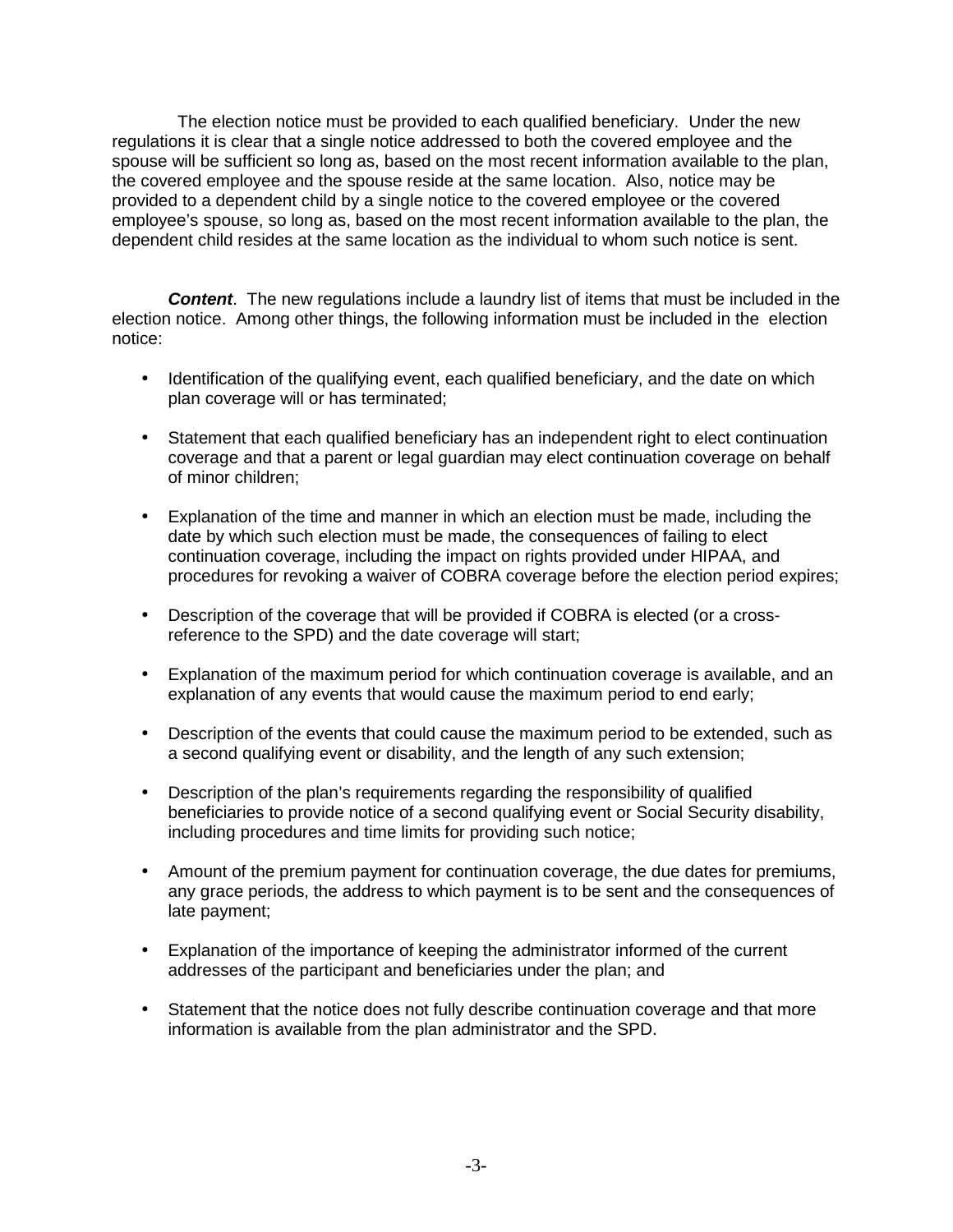**Model Election Notice and Election Form**. The new regulations provide a model election notice and a model election form that employers may rely on to establish compliance with the content requirements of the new regulations.

#### **Two New Notice Requirements**

The new DOL regulations create two new notice requirements that are not found in the COBRA statute: a notice of unavailability of COBRA coverage and a notice of early termination of COBRA coverage.

**Notice of Unavailability of COBRA Coverage**. Under the new regulations, a plan administrator is required to notify a plan participant or beneficiary that COBRA continuation coverage is not available if the plan administrator receives a notice from the participant or beneficiary that a qualifying event has occurred and the plan administrator determines that the participant or beneficiary is mistaken about his or her right to COBRA. This notice must be provided within 14 days of the plan administrator's receipt of notice from the participant or beneficiary.

**Notice of Early Termination of COBRA Coverage**. Also, under the new regulations, the plan administrator is required to notify a qualified beneficiary, as soon as administratively practicable, if the plan administrator determines that the qualified beneficiary's COBRA coverage will be terminated earlier than the maximum period, for example, for failure to pay premiums timely.

### **New "Reasonable Procedure" Requirement for Notice by Qualified Beneficiaries**

Under COBRA, a qualified beneficiary has the responsibility of notifying the plan administrator of a qualifying event in the case of divorce, legal separation or a dependent child losing eligibility status under the plan. Additionally, qualified beneficiaries must provide notice of disability or a second qualifying event. Notice must generally be provided within 60 days of the qualifying event, determination of disability or loss of coverage. The new regulations require a plan to establish "reasonable procedures" for a qualified beneficiary to follow in making this notification.

A plan's procedures will be deemed reasonable if they are described in the SPD and specify who shall receive the notice, the means for giving notice, and the required content of the notice. A plan may require qualified beneficiaries to provide notice on a specific form if the form is easily available to qualified beneficiaries without cost.

If a plan does not provide reasonable procedures, then under the new regulations any written or oral communication reasonably calculated to bring information to the attention of the person or organizational unit that handles employee benefits may be deemed sufficient notice.

Under the new regulations the 60-day notice period does not begin until the qualified beneficiary has been informed of the plan's notice procedures. Accordingly, employers should be aware that if they do not establish reasonable notice procedures as required under the new regulations and advise qualified beneficiaries of those procedures, effectively no time limits may apply to a qualified beneficiary's right to elect or extend COBRA coverage.

## **Clarification of Right to Extend COBRA Coverage for Disability**